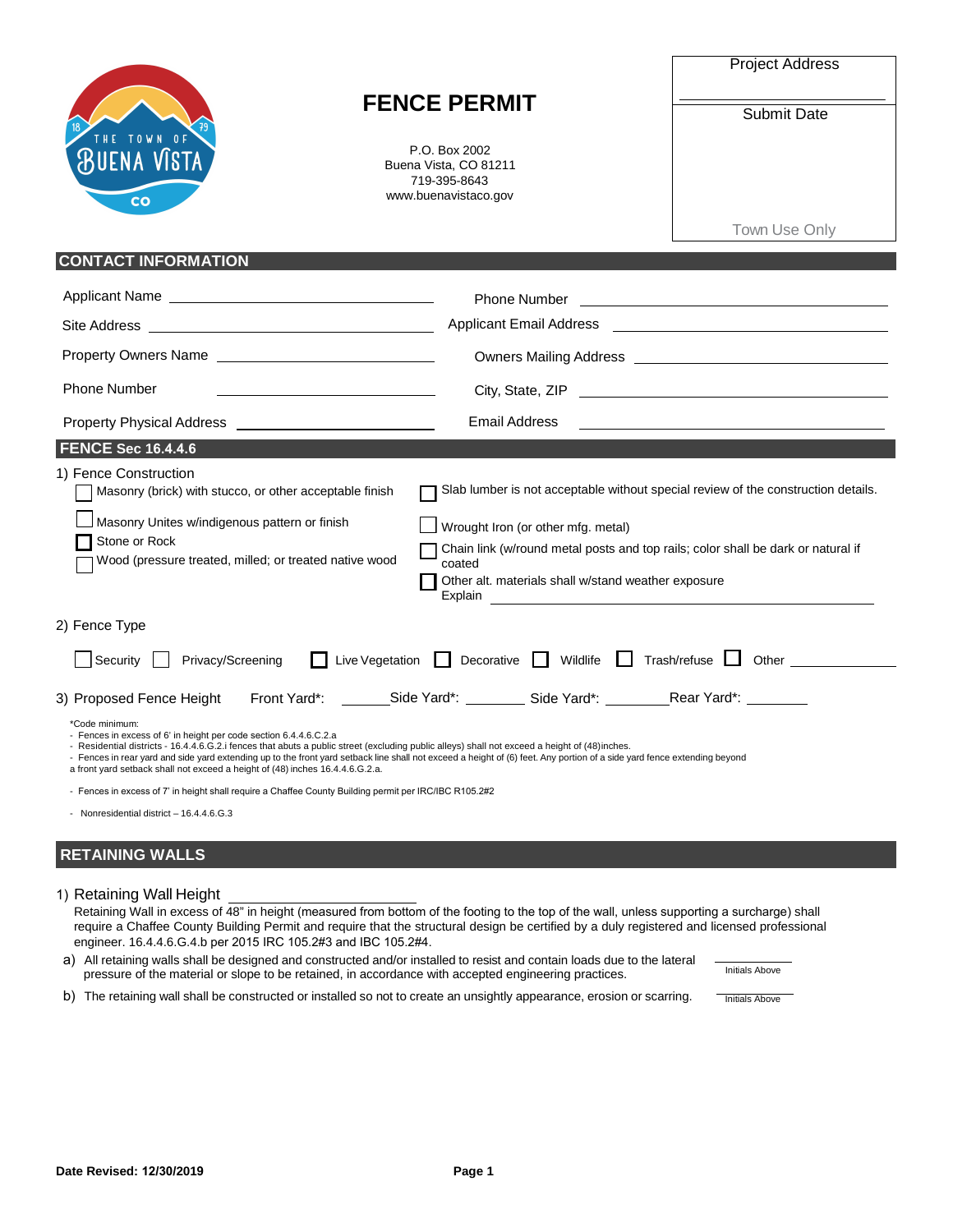| <b>SWIMMING POOL FENCES</b>                                                                                                                                                                                                                                                                                                                                                                                                                                                                                                                                                                                                                               |                                                                                                                                                                      |  |  |  |
|-----------------------------------------------------------------------------------------------------------------------------------------------------------------------------------------------------------------------------------------------------------------------------------------------------------------------------------------------------------------------------------------------------------------------------------------------------------------------------------------------------------------------------------------------------------------------------------------------------------------------------------------------------------|----------------------------------------------------------------------------------------------------------------------------------------------------------------------|--|--|--|
| 1) Type of Pool                                                                                                                                                                                                                                                                                                                                                                                                                                                                                                                                                                                                                                           |                                                                                                                                                                      |  |  |  |
| Above Ground non-inflatable above 24" inches in depth                                                                                                                                                                                                                                                                                                                                                                                                                                                                                                                                                                                                     |                                                                                                                                                                      |  |  |  |
| <b>Below Ground</b>                                                                                                                                                                                                                                                                                                                                                                                                                                                                                                                                                                                                                                       |                                                                                                                                                                      |  |  |  |
| Excepted: Portable hot tubs, inflatable, other similar temporary pools that are filled by a hose                                                                                                                                                                                                                                                                                                                                                                                                                                                                                                                                                          |                                                                                                                                                                      |  |  |  |
| (4) feet in height.                                                                                                                                                                                                                                                                                                                                                                                                                                                                                                                                                                                                                                       | *Code minimum: Pool must be completely enclosed by a fence not less than four (4) feet in height 16.4.4.6.H. Unless already fully enclosed by a fence at least four  |  |  |  |
| Pool Fence Opening<br>**Code minimum: Openings not wider than four (4) inches. Not necessary if already fully enclosed by a fence at least four (4) feet in height.<br>3) Pool Fence Opening                                                                                                                                                                                                                                                                                                                                                                                                                                                              |                                                                                                                                                                      |  |  |  |
|                                                                                                                                                                                                                                                                                                                                                                                                                                                                                                                                                                                                                                                           |                                                                                                                                                                      |  |  |  |
| 4) Number of Gates<br><b>Example 12</b> Latch Height                                                                                                                                                                                                                                                                                                                                                                                                                                                                                                                                                                                                      | Code minimum: All gates shall be equipped with child-resistant, self-latching and self-closing devices that are located no lower than forty (40) inches above grade. |  |  |  |
| <b>LEGAL DISCLAIMER</b>                                                                                                                                                                                                                                                                                                                                                                                                                                                                                                                                                                                                                                   |                                                                                                                                                                      |  |  |  |
| I hereby certify that I have read and examined all application submitted at this time and know the same to be true and correct. All provisions of laws and ordinances governing<br>this type of work will be complied with whether specified herein or not. The granting of a permit does not presume to give authority to violate or cancel the provisions of any<br>other state or local law regulating construction or the performance of construction. It is my responsibility to review the approved plans and any comments that are contained<br>thereon and see that the structure and/or project is built in compliance with all applicable codes |                                                                                                                                                                      |  |  |  |
| Applicant Signature <u>experience</u> and a series of the series of the series of the series of the series of the series of the series of the series of the series of the series of the series of the series of the series of the s                                                                                                                                                                                                                                                                                                                                                                                                                       |                                                                                                                                                                      |  |  |  |
| <b>Owners Signature</b><br><u> 1989 - Johann Stein, marwolaethau a bhann an t-Amhainn an t-Amhainn an t-Amhainn an t-Amhainn an t-Amhainn an</u>                                                                                                                                                                                                                                                                                                                                                                                                                                                                                                          | $\frac{1}{\text{Date}}$ / 20 _____                                                                                                                                   |  |  |  |
|                                                                                                                                                                                                                                                                                                                                                                                                                                                                                                                                                                                                                                                           |                                                                                                                                                                      |  |  |  |
| <b>For Town Staff Only</b>                                                                                                                                                                                                                                                                                                                                                                                                                                                                                                                                                                                                                                |                                                                                                                                                                      |  |  |  |
| Date Submitted:<br>$\frac{1}{2}$ / $\frac{20}{2}$                                                                                                                                                                                                                                                                                                                                                                                                                                                                                                                                                                                                         |                                                                                                                                                                      |  |  |  |
| $/$ $/$ 20 $\_\_$<br>Date Reviewed:                                                                                                                                                                                                                                                                                                                                                                                                                                                                                                                                                                                                                       | <b>Reviewer Name:</b>                                                                                                                                                |  |  |  |
| Planning Approval:                                                                                                                                                                                                                                                                                                                                                                                                                                                                                                                                                                                                                                        |                                                                                                                                                                      |  |  |  |
| <b>Notes</b>                                                                                                                                                                                                                                                                                                                                                                                                                                                                                                                                                                                                                                              |                                                                                                                                                                      |  |  |  |
|                                                                                                                                                                                                                                                                                                                                                                                                                                                                                                                                                                                                                                                           |                                                                                                                                                                      |  |  |  |
|                                                                                                                                                                                                                                                                                                                                                                                                                                                                                                                                                                                                                                                           |                                                                                                                                                                      |  |  |  |
|                                                                                                                                                                                                                                                                                                                                                                                                                                                                                                                                                                                                                                                           |                                                                                                                                                                      |  |  |  |
| Admin Approval: The contract of the contract of the contract of the contract of the contract of the contract of the contract of the contract of the contract of the contract of the contract of the contract of the contract o                                                                                                                                                                                                                                                                                                                                                                                                                            | $\frac{1}{20}$ / 20 $\frac{1}{20}$<br>Date:                                                                                                                          |  |  |  |
|                                                                                                                                                                                                                                                                                                                                                                                                                                                                                                                                                                                                                                                           |                                                                                                                                                                      |  |  |  |